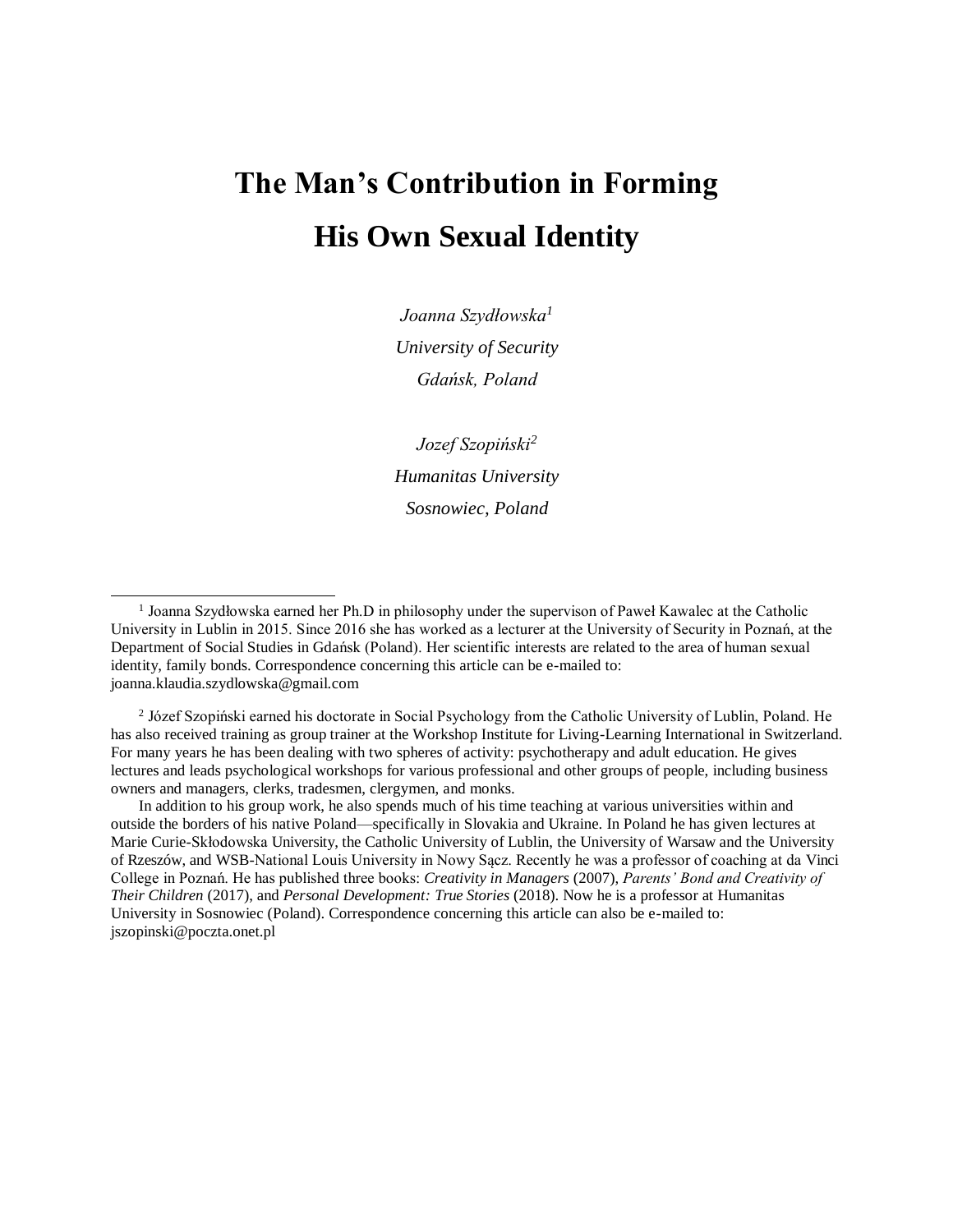In the present article we undertake identification and analysis of the role played by the conscious decisive factor in forming male homosexuality. We point to the determinants of homosexuality: disturbed family relationships, a latent erotic relationship with the mother, and mental elimination of the father. At the same time we notice that at the foundation of this relationship there is a certain conscious volitional element of the will to stay in an erotic relationship with the mother. We present this specific relationship with the mother as seen in seemingly trivial, sometimes symbolic events. We show how bringing this erotic relationship to light causes the man to change his perception of himself and of the surrounding world. The description and the conclusions that have been drawn are based on our work with a thirty-year-old client ofthe Marital and Family Counseling Services in Lublin, Poland, who participated in therapy for two years. All the data making it possible to identify the client have been removed.

*Keywords*: homosexuality, Oedipus complex, enmeshment, disturbed family relationships, awareness

In his psychoanalytical theory of personality, Sigmund Freud points out that every behavior has its motivation that, firstly, is hidden from us (repressed into the unconscious), and, secondly, has an inner character (Freud, 2003; Zimbardo & Gerring, 2012, p. 578). This is a statement that may seem in opposition to the arguments based on reference to environmental factors. These motivations point to the fact that an unsatisfied need of a relationship with the father and being thrown out of the men's world can be the source of male homosexuality. This inflicts a wound upon an adolescent boy who, by entering homosexuality, hopes to cement his relationship with his father. Hence this theory stresses relational and environmental factors; it points to elements of the family system: a dominating mother and a withdrawn father (Nicolosi, 2009).

In the present article we are trying, on the one hand, to make a revision of the theory of relational-environmental determinants of homosexuality. On the other hand, we want to draw the reader's attention to and stress the fact that at the base of forming an unwanted homosexual orientation there is also a whole series of personal decisions. We base our study on an analysis of our patient Stanisław's motivations: he remains in a close relationship with his mother, one that excludes his father. While in our previous article we first of all pointed to the factors that constitute homosexuality (Szopiński, 2017a),

in this writing we want to go a step further, in order to show that at the source of homosexuality there is a series of presumably conscious decision-making acts.

When Stanisław was growing up he was very closely connected with his mother, and consequently even as an adult he visited her frequently and maintained her garden. He has both sisters and brothers. He felt helpless in the face of compulsive masturbation connected with watching pornography and casual physical homosexual contacts. His motivation to start psychotherapeutic work on himself was religiously determined, as he belonged to a religious community and he was a practicing Catholic. Psychotherapeutic sessions were continued for two years with several breaks. One of the last sessions was a breakthrough for him, as the subtle and latent erotic relationship between him and his mother made itself evident by a dream that horrified him. The client confirmed that the way the therapist had provided guidance had led him to understand the core of his problem, and, contrary to all previously started and given-up therapies, this one has revealed his enmeshment in the erotic relationship with his mother that he had not realized earlier.

What is worth noting is that our paper is based only on our client's perception of his parental relationship and his feelings. We do not present here the father's perception nor his feelings. That is why we do not invoke the father's arguments.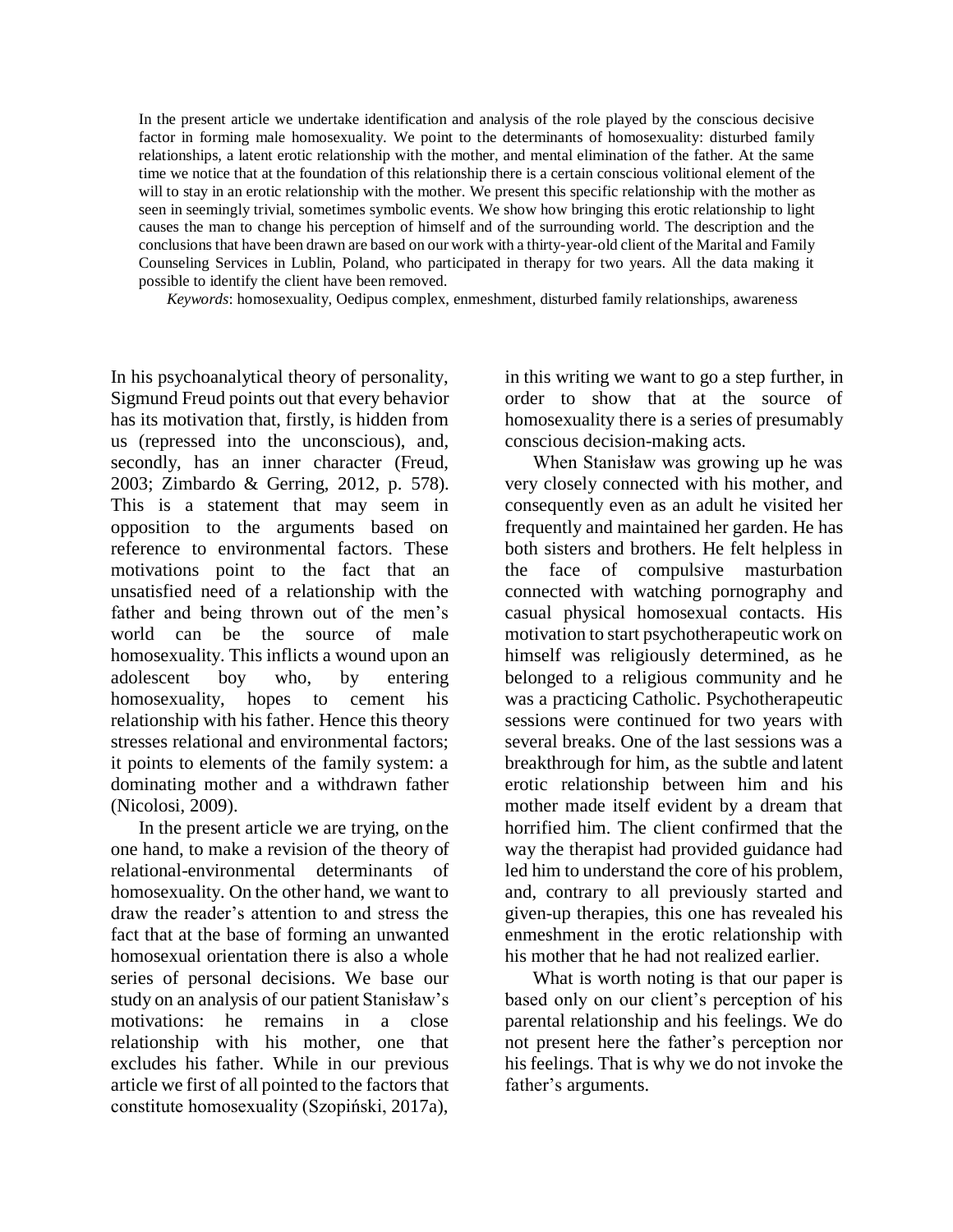#### **Separation from the Mother as the Foundation of Forming Male Sexual Identity**

Formation of sexual identity is a long and difficult process that is sensitive to all kinds of disturbances. One of the best-known theories of sexual identity formation of is Freud's theory based on the so-called dissolution of the Oedipus complex. At its foundation lies the assumption that a positive image of the father is the material for establishing moral principles for a boy who is being supported by his father's authority, by his father's knowledge, and by the cognitive contents concerning the proper patterns of behavior the father hands down (Freud, 2014, p. 174). This theory was repeatedly criticized, first of all in feminist circles (Coward, 1984; Mitchell 1993). However, it has become the foundation of other theories of sexual identity. One of them is Chodorov's (1978) theory of cultural gender identity.

Contrary to Freud, Chodorov recognized not so much the relationship with the father, but rather the relationship with the mother as the one that develops sexual identity. In her opinion a child in his early stage of life is strongly connected with his mother because it is she who best satisfies his needs.Moreover, a child in the early stage of his development believes that his needs are identical with the needs of his mother (Balint, 1982, pp. 56–57). For him the relationship is natural, as it is formed since the moment of conception. What is more, the fact that the relationship lasts from the moment of conception gives a boy an illusory conviction that his relationship with his mother will always be as strong and the focal relationship as it is in the early stage of development. At this stage he believes naively that the only thing that may change in this relationship is perhaps the form of the relationship—from a childish one to one in which he and his mother will be partners—but he believes the strength of the relationship or its exclusive form will not

change. However, as the boy becomes mature, his relationship with his mother has to be broken, the goal being, firstly, acquiring the sense of his feelings being something different from his mother's feelings, his needs not being her needs. Secondly, this break forms in him a sense of his own separateness and independence from his mother (Giddens, 2012, p. 131). In the child's consciousness the process of being separated from his motheris sometimes painful. It is equated with being rejected by the mother, being hurt, and it appears to be a certain kind of disturbance of the former relationship. It introduces the child into a world of uncertainty, pain, and a sense of loss (Balint, 1982, pp. 56–57).

What should be stressed, however, according to Chodorov's theory, is that the process of being separated—freeing oneself from the special bond between the child and the mother—proceeds in a different way in the case of boys and in the case of girls. Girls, because of the identity of their sex, remain more closely tied to the mother; however, a lack of a break of the bond between a girl and her mother when the girl grows up may result in dependence on the identity of another person—another woman or man. This psychological rule explains a greater frequency of the occurrence of male homosexuality.

Boys need a radical separation—being freed from the only and unique relationship with the mother. They develop their masculinity by negating what is feminine. Hence also in their adult life they are more predisposed towards activity, action, achieving, at the cost of understanding themselves, their emotions, and working out the ability to establish their ownrelationships (Giddens, 2012, p. 131). This is why a man's life is often accompanied by *alexithymia*  (Greek: *lexus—*word; *thymus—*emotions)—a lack of words or definitions of the experienced emotions. It is the inability to recognize and cope with them in a constructive way (Wexler, 2008, p. 55).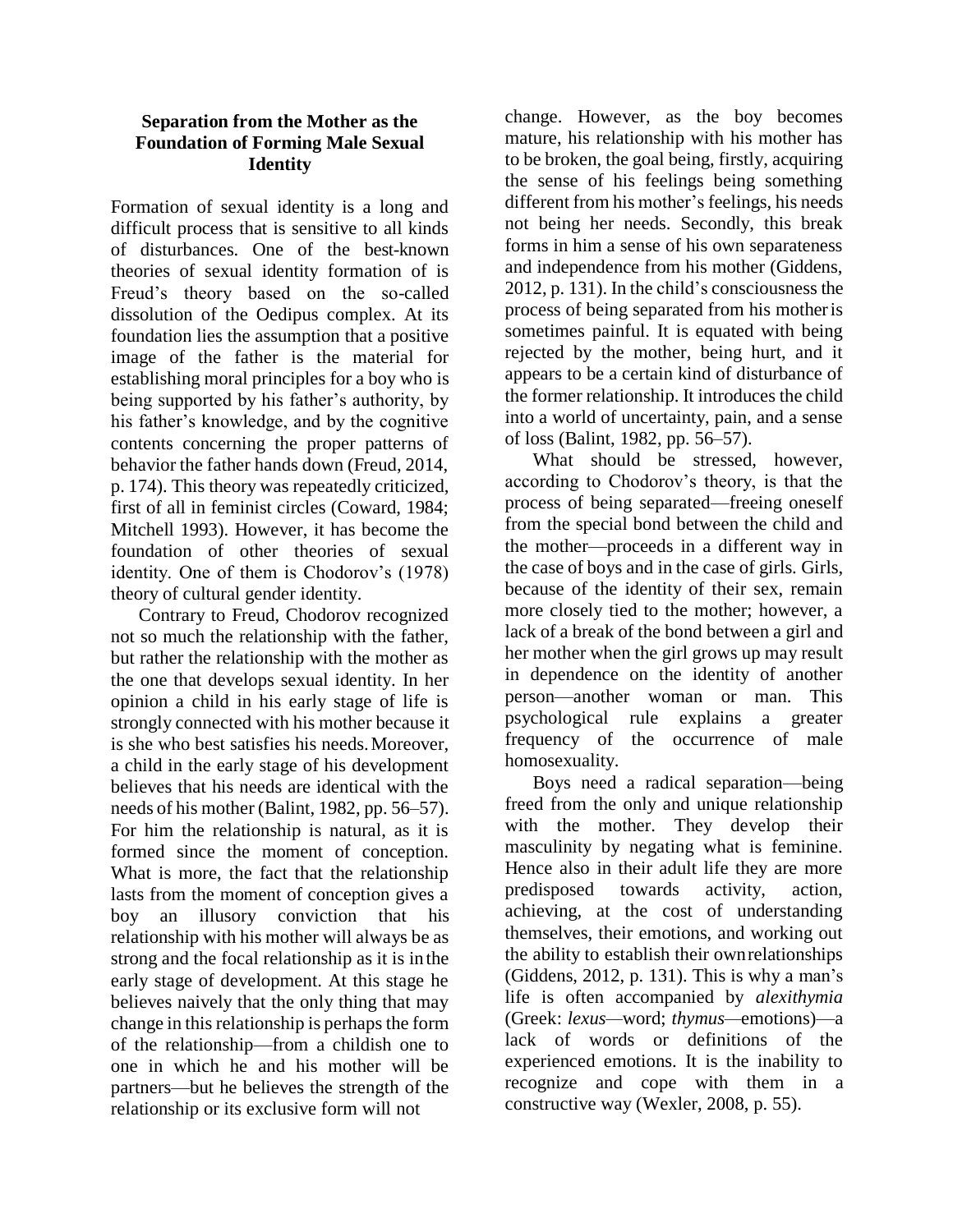The meaning of the above-mentioned separation was stressed in the past by practicing the so-called rites of passage (initiation rites). In primitive cultures these initiations played a very significant psychological-social role (Wargacki, 2006, p. 283). The rites allowed for consciously forming manhood, building his courage and valor. These rites strengthened his strong will, gave him a sense of efficiency, facilitated making decisions, and what is most important—they allowed him to be free of emotional dependence on his mother and to satisfy the inborn need to be a man. From the sociological point of view, they integrated him socially, and from the symbolic point of view, they allowed him to understand the cultural reality in which he was to live. "And finally, the rites are recognition of masculinity, they are a kind of a lodestar, owing to which we find the way on the edge of self-confidence and being lost, on theedge of being a boy and being a man" (Wargacki, 2006, p. 292).

Hence, entering manhood, being separated from what is feminine, in a natural way is joined with the experience of pain, even some suffering, and with a sense of being abandoned and of loneliness. It is because growth and every kind of development happens by a trial of pain, by tolerating it with some effort, with leaving the zone of safety, of warmth, of what is known and entering what is mysterious, dangerous, unknown—as what is masculine appears to a child in just this way. The bond between the child and the mother is formed from the moment of conception. When a child is born, he istied with his mother (the umbilical cord). He does not have to establish a relationship with her because it already exists. It is different in the case of the father. The father as a symbol of masculinity appears to the child in this configuration as someone different, separate, mysterious, severe, or even alien. A relationship with him is not formed in a natural way, but it requires

building (Biddulph, 2015). However, it is the only way to form masculinity, and if it is not done in the proper time, when masculine identity is formed, in his adult life such a man will never be self-reliant, strong, able to endure pain, to make decisions and to take their consequences.

This first pain that produces a man is described in a literary way by Kosztolanyi in *Skylark*: "I became a man when I saw my grandpa dead, my grandpa, whom at that time, as a ten-year-old, I loved most. I am also a poet, an artist, a thinker since that time. A striking difference that there is between a living man and a dead one, a difference that is expressed in the silence of death, made me realize that I had to do something. I started to write poetry" (Kosztolanyi, 2007). No doubt this pain is not sufficient for the whole life. This is why Hemingway in *The Old Man and the Sea* describes a man whose essence is physical effort, sweat, muscles, aching body, raw fish, and exhaustion (Tyrmand, 1993, p. 186).

Today there is a very clear lack of conditions facilitating the formation of male traits. It used to be hunting, struggle, hard physical work, and more struggle. Today the computer world does not help in the formation of masculinity (Burdieu, 2001). In turn, the world of women is becoming more and more attractive.

## **The Realization with the Mother: Exclusiveness, Infantilization, and Idealization**

Our client describes his relationship with his mother in terms of emotional closeness. He has really positive feelings for her. He describes her as tender, sensitive, caring, warm-hearted, and close. Also it is not surprising that the client's positive feelings towards his mother translate into a positive image of anything that is "maternal" (coming from his mother). His mother's family is also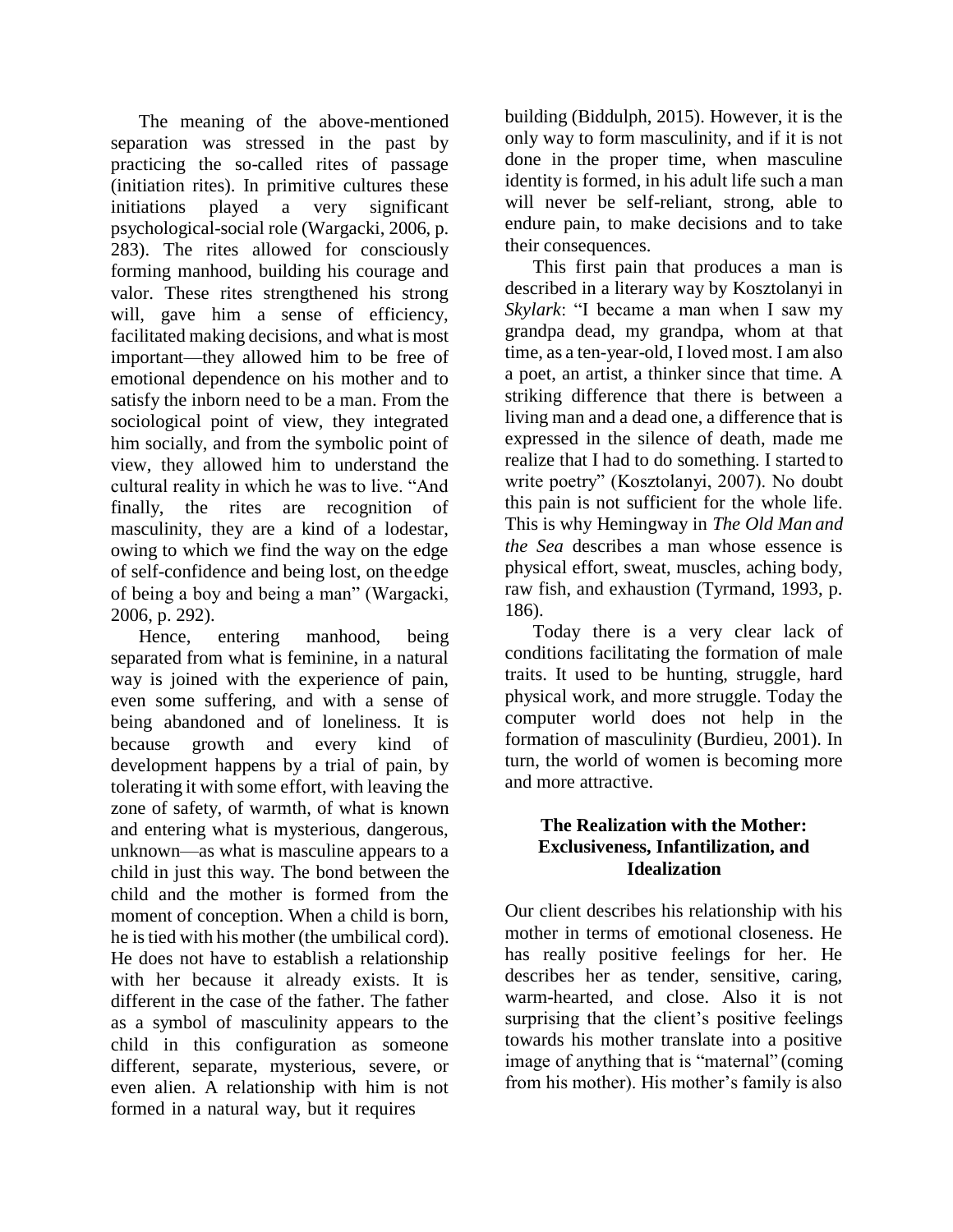perceived as closer and "better," *which raises more positive emotions*.

Hence here we have a reversed symmetry of Stanisław's relationship with his mother with respect to his relationship with his father: a very positive picture of his mother and a very negative one of his father. What is more, the client characterizes this relationship with his mother in terms of "a special relationship," the only one that is in a way exclusive. He confesses that his mother was someone exceptional and the only one—full of feelings and warmth. So he defines himself as someone who has a strong bond with his mother, as "the son of the mother loved by the mother."

Let us analyze each of the words mentioned in the subtitle.

## *Exclusiveness*

Our client feels that his relationship with his mother is the only one of its kind, full of love and mutual understanding, or even fusion. He states that between him and his mother there is no great separation. In effect he transfers this unique and well-known relationship also to other women.

Such a sense of exclusiveness of the relationship between the mother and the son is formed in a situation of enmeshment, in which it is the father who, for some reason. either removes himself from the marital subsystem, or is removed from the family system by the partner, and someone better takes his place. He is the son who can satisfy his mother's needs better and more adequately, at the same time becoming her mental partner (Szopiński, 2017, p. 97). In psychoanalysis this situation is called "the Oedipus complex." In our client's relationship with his mother is also the element of a lack of separateness characteristic of the early childhood stage, in which the child identifies his feelings with those of the mother (Balint, 1982, p. 56). Hence we are dealing here with the situation of staying at the stage of early childhood permanently.

## *Infantilization*

Staying in such a relational configuration requires from our client adopting certain defense mechanisms because staying in the aforementioned relationship consistently would have to lead him to fully adopting the role of the mother's partner, which—due to the son–mother relationship—cannot take place at the conscious level (Kutter, 1998; Szopiński, 2017). Moreover, a child who is not separated from his mother is convinced that his relationship with his mother will always be so close as at the time of his childhood (Balint, 1982, p. 57). However, as he grows he notices that the relationship, in order to be ever complete and exclusive, would have to enter the stage of closeness characteristic of an adult woman and anadult man. But the child's entering into such an arrangement consciously is impossible, as it would be connected with accepting himself in the role of the mother's sexual partner. For this reason such a child (according to an unwritten arrangement with the mother) makes the decision about "not growing up" and remaining in the role of his mother'sbest son. Young and Klosko (2012) stress that the biological strength of the child's bond with his mother may vary and may be marked by various levels of strength. Certain small things may prove that such a specific mother– son relationship has arisen—e.g. a problem with finding a steady job or remaining permanently unemployed, being unwilling to enter permanent relationships or (as it is the case with our client) letting the mother call him "Staś" despite his adult age. Hence the question arises about who was responsible for programming the child's infantilization. The mother? The father? Or both of them in mutual agreement? During the therapy the client realized that this diminutive of "Stanisław" ("Staś") that he had in his identity card did not suit his age anymore. The specific entry in the card had a double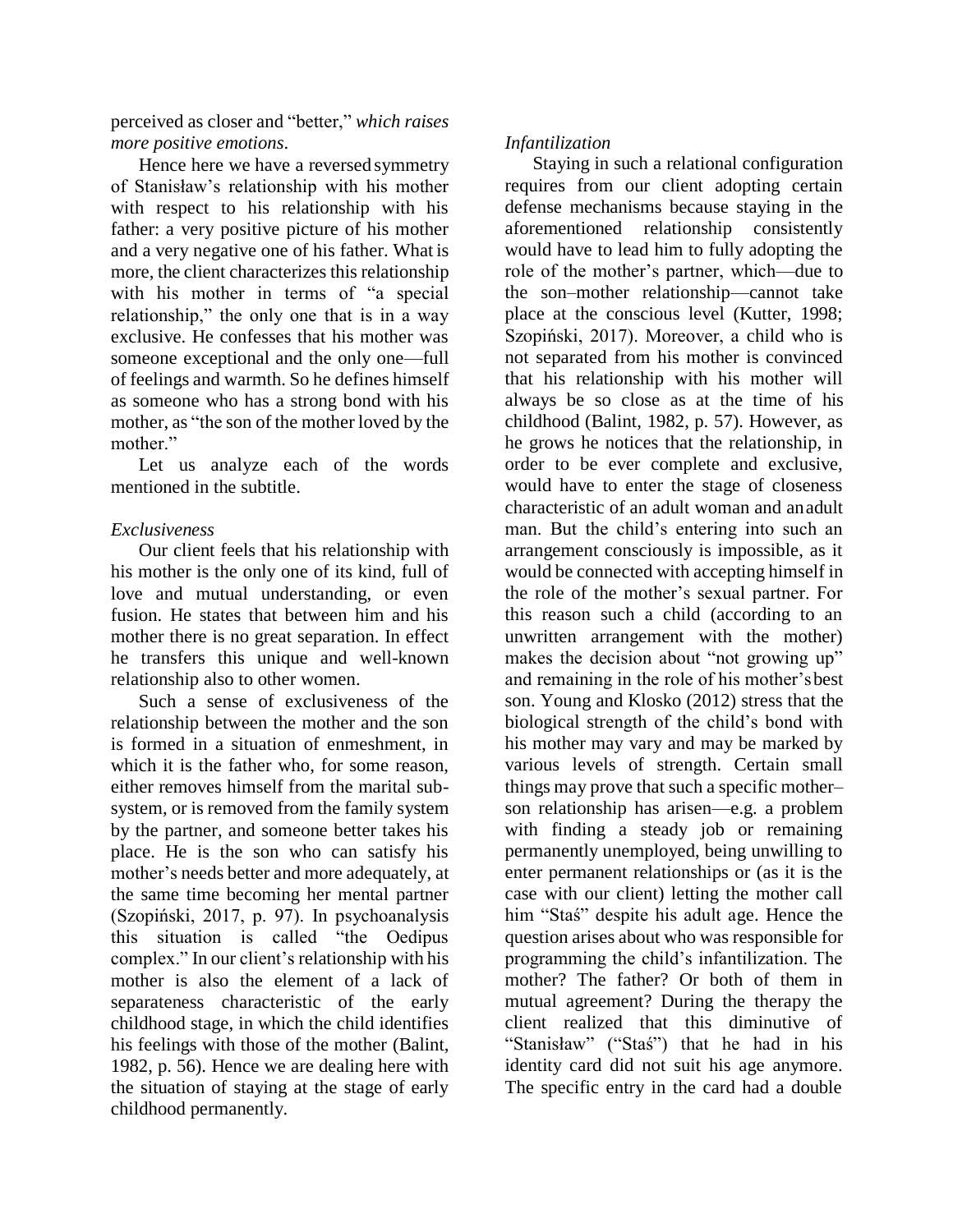meaning: an adult one (Stanisław) and a childish one (Staś).

In this situation the child is infantilized both by the mother and by himself. He does not allow himself to grow up, remaining mentally a little boy deprived of what is characteristic of being a mature man: fertility. Our client is in a similar situation.

## *Idealization*

In this configuration infantilization is always connected with idealization of the mother. In our client's perception his mother is perceived as someone ideal, as a goddess who is a personalization of what is best and most feminine: religiousness, humbleness, and warmth. In our client this image is so strong that he has a problem accepting facts in the life of his mother that prove that the picture he has of his mother is not true.

When visiting his parents he thought about his not being able to imagine them having intercourse. He is not able to understand, to comprehend or accept the fact that his brother was conceived before their wedding. Although the dates show clearly that it is so, he cannot comprehend it because his mother is so devout, so good—it just does not suit her. It is not possible that she had sex before the wedding. He is able to understand his father, but his mother—he cannot. How is it possible that this happened? For him it is indeed inconceivable.

To save his special position in his relationship with his mother, the client mentally forbids, controls, and does not allow the possibility of his parents having intercourse. He does so in order to protecthis conviction about "being a better partner for his mother than his father." If he accepted the fact of the existence of sex between his parents, he would have to recognize his father's superiority in his relationship with his wife, the client's mother. As he admitted, he is convinced that he might be a better partner than his father and he might show his mother tenderness better than his cold father.

However, infantilization of himself and idealization of his mother only have the character of defense mechanisms, since at the foundation of the mother–son relationship there is the erotic relationship, subtly concealed under the cover of maternal love and obedience to mother. As the client himself states, if he was married, his wife would be in second place. At the same time, he notices that he would be ashamed to give his potential girlfriend flowers, but he may offer his mother a bouquet of roses with no problem.

Our client not only treats his mother as a woman, but also only he may cultivate her garden, to which he is totally committed. A couple of times a year he makes a severalhour journey to the place where his parents live to take care of the garden. He himself does not have any doubts that the garden both in the psychoanalytical and biblical interpretation is a metaphor of an erotic relationship.

He subconsciously perceives the garden as a space tended and cultivated for . . . his mother as a goddess. The client discovers that *it is a "substitute" form of the erotic relationship, which is obviously impossible.*

When the subject of the garden cultivated for his mother appears, the client offers his reflections; he does not know if he would prefer sex with a woman older than he is or one of the same age. He escapes sex because he only associates sex with his mother. But since he may not commit incest, he experiences a block on sex with a woman.

At this moment the otherwise wellbehaved client takes the liberty of negating this line of thought and opposes the therapist in an unusually vulgar way. This vulgar form, however, may be understood as a positive sign because as an adolescent the client felt anxious, and it was impossible for him to join his peers who either by smoking or by using vulgar words tried to manifest their masculinity.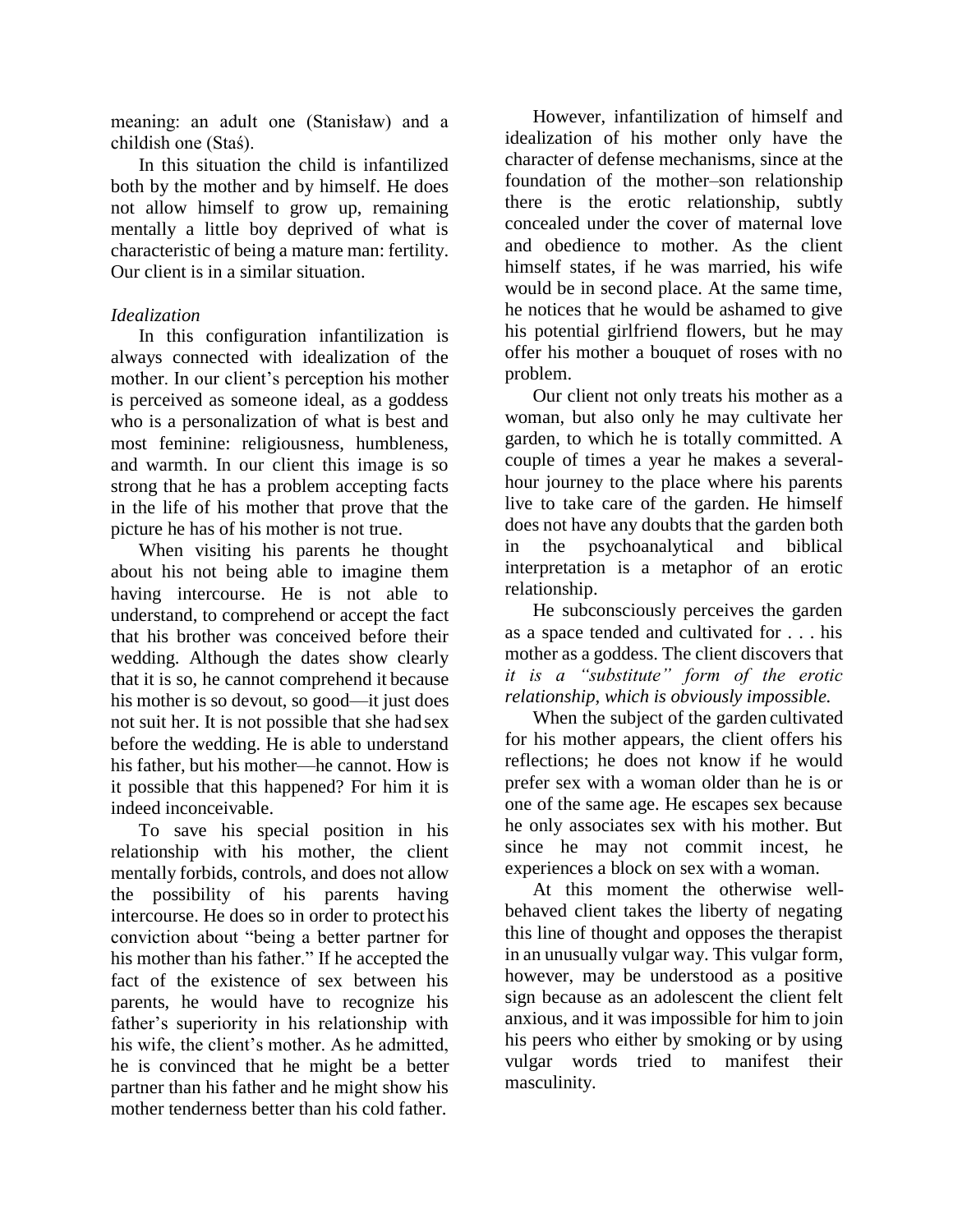However, after a rather long pause the client comes to a session because he is terrified by an erotic dream about hismother. In it he is in a forest with his parents. At a certain moment he notices a barrier that he and his mother want to overcome. When they start passing it, our client's mother starts to appear to him in an erotic way: she isdressed in a provocative way—she is wearing blackchecked tights and a black miniskirt. She looks like she was in a pornographic movie. What is more, on her neck she is wearing a black collar with a leash held by our client. So in the dream she seemed to be submitted to him. As the client points out, when he realized that it was a dream, he woke up immediately and felt terrified. In a conversation with the therapist he pointed out that the dream made him realize he has an erotic bond with his mother and that the one who forms the bond is not his mother, buthe.

The client took a rather long time before he told his dream in session. He fell out of the previous weekly schedule of meetings, and then he decided to stop coming to them, at the same time informing the therapist that he had started work in a sexoholic group, declaring with joy and pride that for a month and a half he has been free from compulsive masturbation connected with watching pornography. It is also noteworthy here that the previous subtle and latent eroticism in his relationship with his mother took so much time to be revealed. This is because it was covered with exclusiveness, infantilization, and idealization.

#### **The Wealth of Forms of Depreciation of the Father**

In the situation of an unconscious erotic relationship between the son and the mother, the father appears to the son as someone cold, interfering, or indeed unnecessary. Hence the client cannot be happy with his father's achievements or recognize that his family is nice or good. In this arrangement there is the

need of denying not only the father, but anything that is "father's." *In the client's perception, the father is a kind of the opposite of the mother, since he is not caring, sensitive, tender, or warmhearted. He and his family are emotionally distant. His family also appears as worse.*

It can be clearly seen here that it is difficult for the client to take anything that comes from the father's branch, or even more, that anything that comes from the father causes irritation and is stupid. Even all forms of care and assistance from the father are perceived as stupid and irritating.

In our client this anger has an unconscious character, which is confirmed by his utterance. He feels that between him and his father there is an invisible wall. Even though he can see a gap in the wall, he does not feel like going through it. In his relationship with his father, a very clear, unconscious conflict is revealed. Due to this conflict between him and his father, constant quarrels take place. The conviction that father knows everything best is irritating for the client.

The conflict that takes place between Stanisław and his father is "fueled" by his conviction that his father opposes him in all things, makes his life difficult, hampers it, is his enemy, tyrant, or even rival. What is more, the client feels not loved by his father. He also notices that when he "had an opportunity" to follow his dad, he *rejected* it because of a "lack of love" felt in such a way compared to how his mom showed it.

"In psychoanalytic tradition a hostility towards father is usually derived from fantasies of the child, that he is his own father, because he cannot accept the fact that somebody else has initiated his own life" (Dybel, 1999, s. 168). Hence, it is not lack of love in an absolute, general, abstract sense that matters here; it is the way of loving typical of mother. The client feels not loved by his father, as he does not show his love in the way his mother does. So he makes an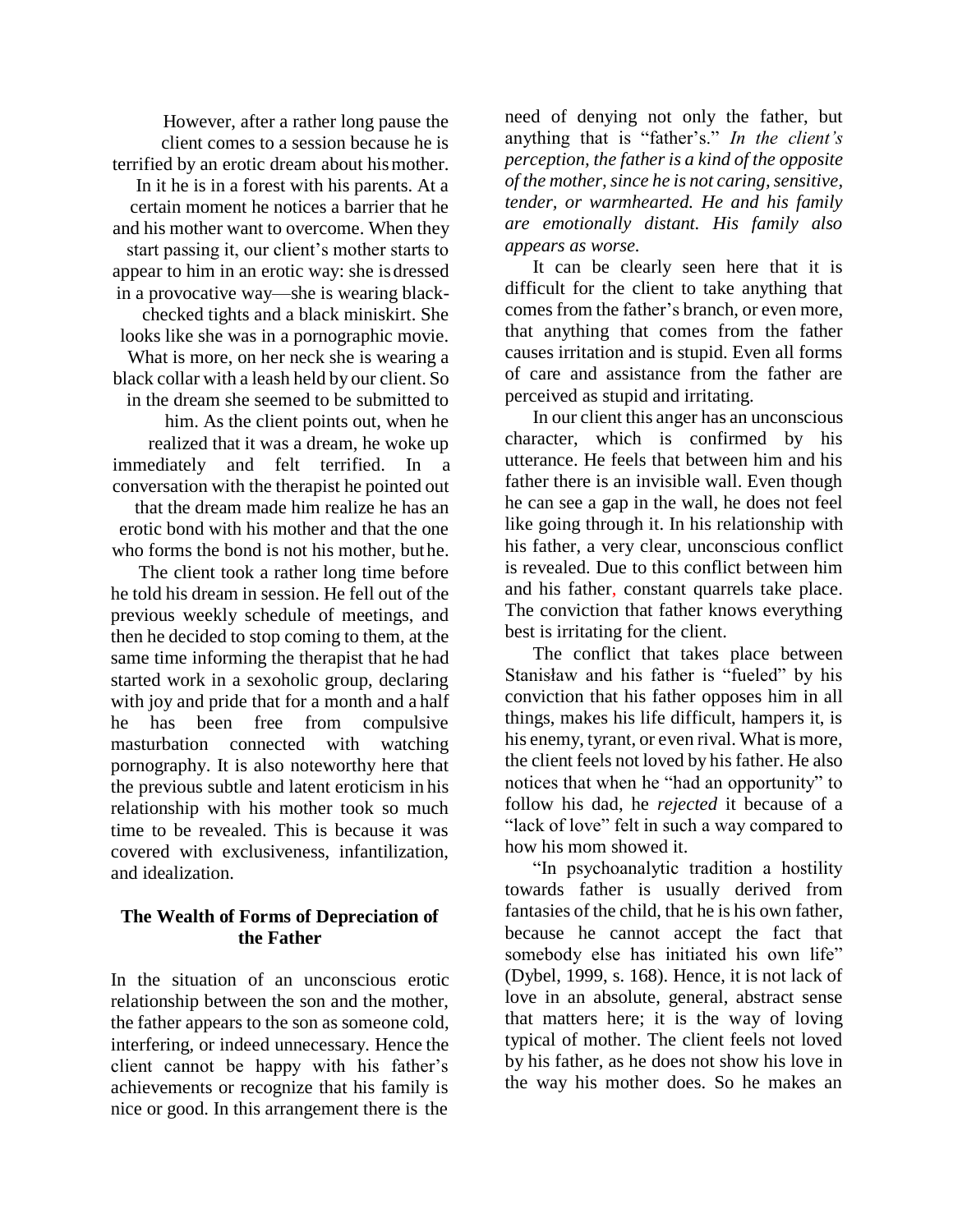unconscious choice of rejecting his father "mentally."

However, because the boy's decision to reject the father occurs in a family system, where every element of the system belongs to a proper subsystem (siblings, spouses, children), pushing one of the elements onto the margin of the system results in the immediate reaction of filling it with elements still present in it. Pushing the father out of the system inevitably leads to substituting his role with another element in the system. Most often this role is taken by the child who starts playing the role of the mother's partner. This will be connected with overprotectiveness on the part of the mother and a lack of autonomy for the child (Szopiński, 2016, p. 17).

Figure 1 illustrates this properly. The boy depreciates father, but at the same time replaces him in a family system. Therefore, he plays two roles: one, being a child and second, being a partner for his mother.



Figure 1. Mural of the barn by artist Arkadiusz Andrejkow; (Jasło, Poland), Private collection

## **The Consequences of a Disturbed Relationship between Parents**

Let us pass from the area of psychology to literature for a moment. The well-known Polish writer Gombrowicz, who lived in Buenos Aires, writes this in two of his works (Rębacz, 2001): "I was born and brought up in a home full of goodness." But at the same time in one of his first works, he makes his protagonist say, "Perhaps the only blemish on our family life was that our father hated our mother."

The protagonist tries to reconstruct his conception as the fundamental act at which his father and mother should cooperate for his future existence. He imagines his father who forces himself to fertility, one and the only time, with his teeth gritted, with the expression of disgust on his face, against all natural reactions. His mother is a disgusting object for his father.

Later the protagonist notices that his mother is also purebred, but in a different sense, and that his father, an impoverished aristocrat, had married a rich banker's daughter. Having such knowledge, he already understood that not only psychology, but also the body became the battlefield for his parents who represented races that were hostile to each other. Hence our protagonist searched for the answer to the question: Who he is? What color is a rat engendered by a black male and a white female? Grey? Spotted? Finally, he recognized himself as a rat with no color, which means that it was a symbolic decision, as if made by a man with no identity*.* Neither of his parents' races gained advantage in him. And in his works he describes his hetero- and homosexual behaviors (Rębacz, 2001, pp. 48–54).

These disturbed relationships with the mother and the father create a number of characteristic behaviors. The first of them is a blocked psychological development and difficulty in starting a job or finding a job consistent with one's education. In addition,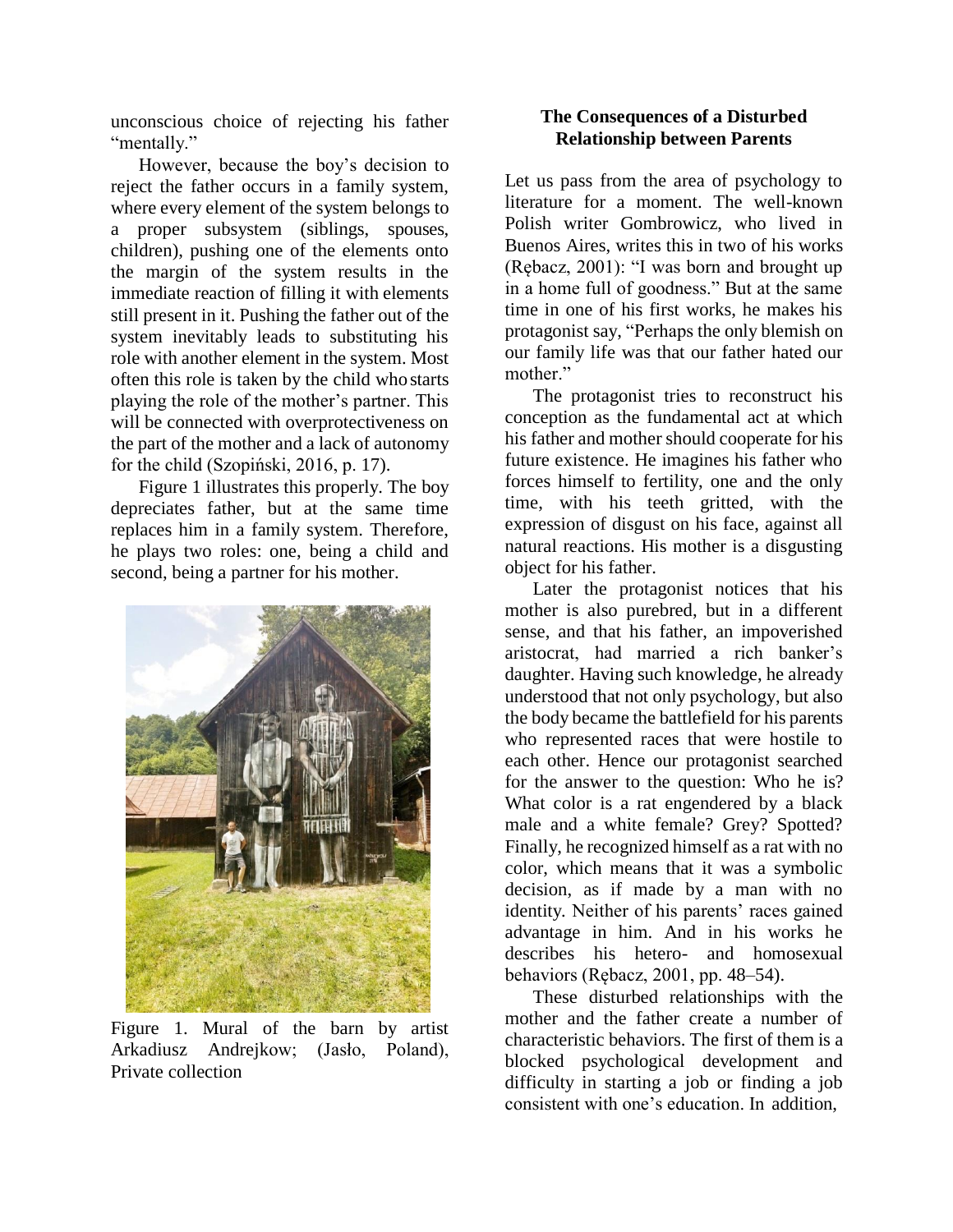there can be a permanent use of the parents' support. Other resultant behaviors may include the inability to establish erotic contacts with a woman and anxiety about it. Our client in all his life was only able to establish one long-lasting relationship with a woman; however, she was much older than himself. This relationship is a mixture of friendly, maternal, and a little therapeutic relationship. In this arrangement of an unconscious erotic relationship with the mother, the sex drive is realized in a substitute form by pornography, compulsive masturbation, and sporadic homosexual physical contacts. A sense of guilt that occurs here is balanced by "sanctimonious religiousness" manifested by wearing many devotional items (in one session we found ten of them). Does he try to shift his responsibility for his choice of behaviors to the saints' protection, depriving himself of the right to make his own decisions?

To generalize, we can assume these two different paradigms, which are chosen by individuals, characterize their relations with others. Our client has chosen both. In the relation with father he has chosen the relation called stonewalling. In the relation with mother he has chosen a bond-building relationship. As mentioned above, his feelings for his father were clearly negative. Metaphorically speaking, our client paints this relationship in thick, black colors. His father was not absent, but all of his attempts to help his son were refused by his son and identified as negative. Here we have the proof that the father tries to build a relationship, he is active, open to his son, takes the initiative, but what he meets is a wall, built by his own son.

But, as was mentioned at the beginning, everything known about the relationship between father and son is available just from the son's point of view. Therefore, the description of the father–son relationship is poor because any act of refusal has to be poorer than the act of building because it

builds nothing. It must be noticed that the act of refusal validates an act of building with mother. Our client judges it as positive, warm, full of subtle and different colours almost ideal. This relation is alive, is built and expanded in the son's fantasies. But the role of the son in these two patterns of relationships is not imposed. The son makes a choice: which relationship to build and which relationship to refuse, to destroy.

Now we can ask the crucial question: Does our client develop these relationships automatically, unconsciously or consciously? To make the answer clear we analyse one of his decision-making acts. When he was a student, he discovered that his brother was born "too fast" after the parent's wedding. So he analyses the fact and refuses the result of it. He says to himself: "It is impossible that my pious mother could have sex before the wedding. I could expect that only from my father." At this moment he started to analyse that common mother–father act by making a different moral evaluation of both of them. Is the son's behaviour conscious or unconscious in this situation? Previous analysis suggests the client takes a conscious part of shaping these three components of homosexual orientation (negative evaluation of the parental bond, depreciation of father, making an erotic relation with mother). To explain this fact, we can apply an analogy from a different area. When a young couple consciously decides to take a loan from the bank, this means they make a conscious decision. But are they really conscious of all the consequences? The same thing could happen with building a homosexual orientation. Therefore, consciously building these elements, which are constitutive for homosexual orientation, do not have to be equivalent with an awareness that a synthesis of all of them can cause homosexual orientation. That is the role of psychotherapist—to explain how making this structure can cause a homosexual orientation.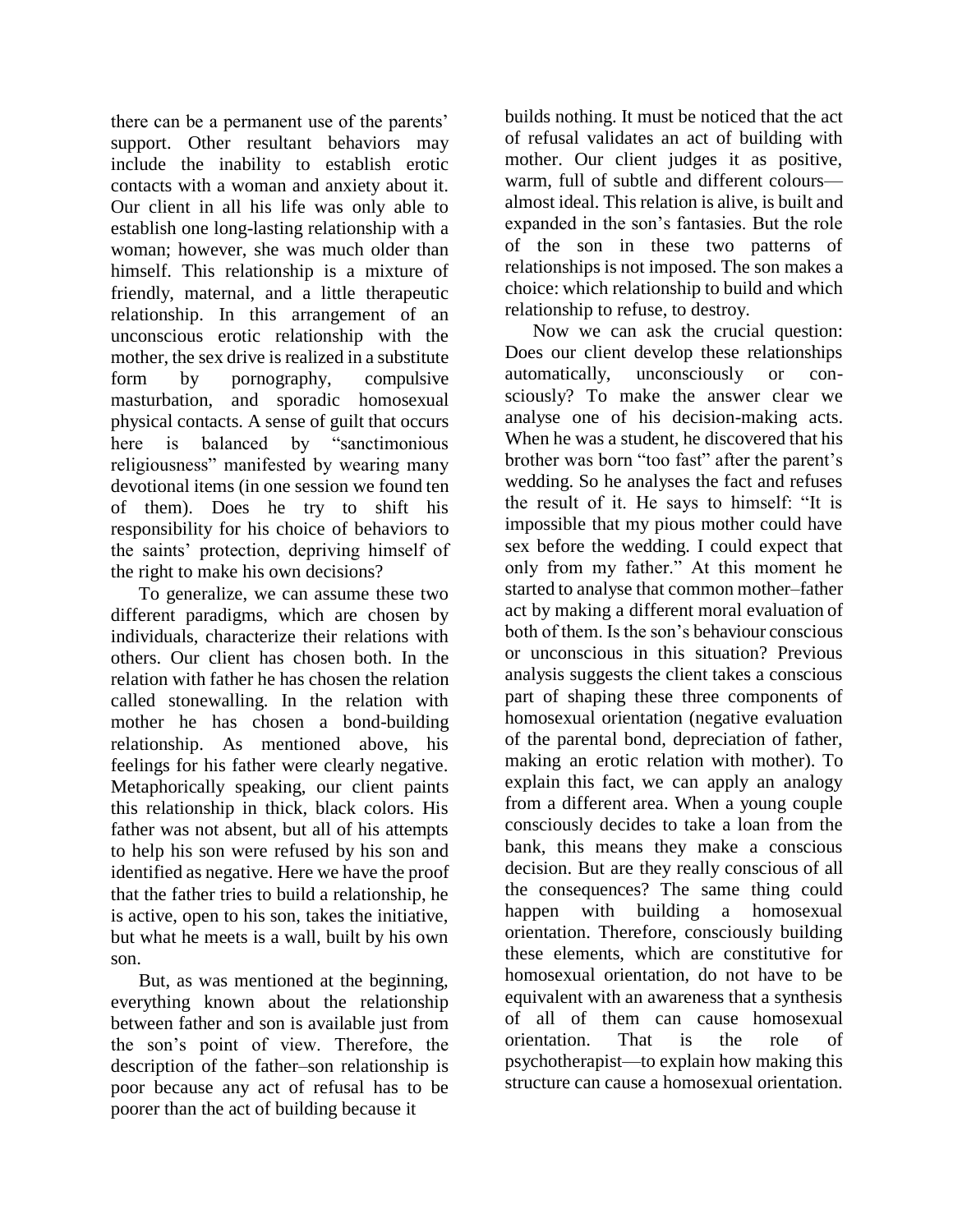Here we recognize the same dilemma that lies at the foundation of Freud's understanding of the relations between the conscious and the unconscious. Freud was never able to solve this dilemma on the theoretical level, and this is why in his works we can find arguments supporting both the one and the other approach.

On the one hand he accepts the unconscious as the ultimate basis of all processes and phenomena that occur on the level of the conscious, to which they are ultimately reduced. On the other hand he recognizes bringing what is unconscious to the patient's consciousness as the fundamental goal of the psychoanalytical therapy; which, in turn, silently assumes that the conscious, and not the unconscious is the ultimate measure of cognition (Dybel, 2001, p. 97).

#### **Conclusion**

A detailed analysis of the session was very helpful for illustrating the elements constituting male homosexuality that are described in the literature: a lack of separation of the son from the mother, rejection of the father, and an unconscious erotization of the relationship with the mother that mayassume very subtle forms. This does not mean, however, that the mother always has to woo the son. Rather, because in this bond between the son and the mother, characterized by exclusiveness, infantilization, and idealization, the son in his fantasies sometimes erotizes the relationship. This does not arise from a single act. In this article we try to show a sequence of such minor inner acts forming the model of erotic enmeshment of the son and the mother, which, while it cannot be fully realized, has to be efficiently blocked by the son entering the homosexual orientation. Similarly, it takes conscious decisions to transform the previously learned paradigm of reacting.

During a long-lasting psycho-therapeutic relationship two essentially opposing trends may be noticed:

(1) At the beginning negative emotions towards the father come to the foreground. Metaphorically speaking, they kind of overflow a full cup. "Ideal" relationships with the mother, containing erotic relationships, are covered by many layers, at the very bottom of the cup. Revealing them sometimes is shocking for the client, and it may make him take offense or even break the therapeutic contact.

(2) The therapeutic work with the client allowing him to name and to understand the existing family relationships does not automatically change the emotionallylearned ways of satisfying the drive. It takes rebuilding the previous inner paradigm. And this is exactly how our client sees it.

Certain recommendations may bepointed out regarding the rebuilding of this paradigm:

(1) Do not to ascribe such a great significance to tiredness. When the client does it, he starts to function and does function on the resources of a little boy—a child. A little boy is not strong enough to cope with everything. He has very little tolerance for pain and discomfort. However, it is important to understand that it is he who brings himself to the psychological state of tiredness, tiredness that is not pleasant, that is not a result of a well-done job. This is tiredness that is a gate to self-satisfying, to homosexual porno-graphy, and to masturbation. When he gives such a significance to tiredness that he pities himself, he makes a tired boy of himself. The fact that it is his decision, who he wants to be, was an important discovery to him. He is either a tired boy with homosexual orientation or a heterosexual man who does what he wants and has a strength to meet the challenges brought by everyday life and duties.

(2) When he is afraid of the future, he gives the power over himself to a little boy again. It is not a real fear, as, for example, fear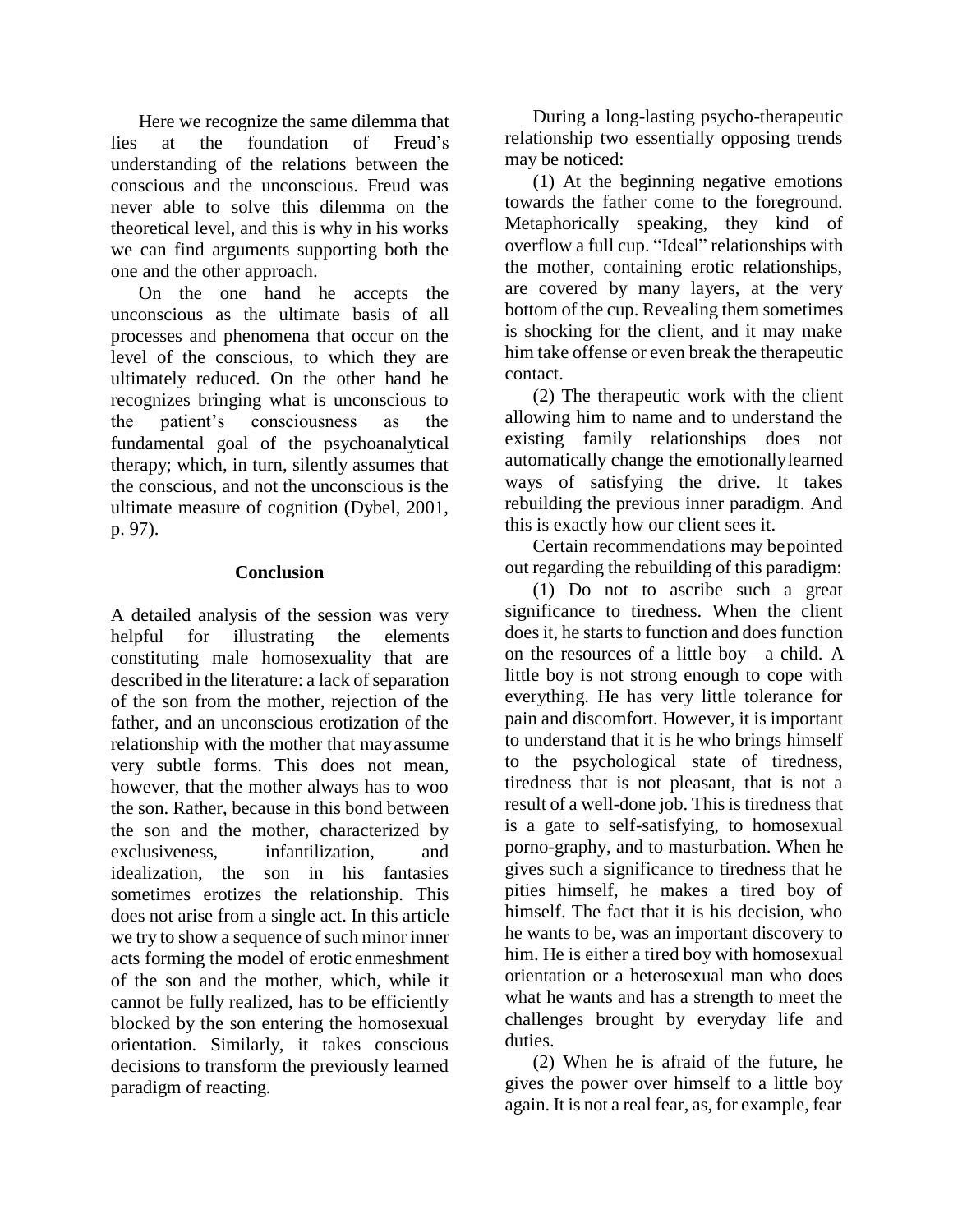of the dark, when he is afraid to walk through a forest in the dark, that matters here. What does matter is a fear that is expressed in the conviction that "I cannot do it, I cannot cope, I am too weak, what will happen to me, let someone take care of me. . . ." But as a heterosexual man he does what he wants, and it is he who is the master of his decisions, which includes the question of his orientation. For him it is a confirmation, and an efficient one, that he gets rid of his homosexual orientation, that he lives as a free man and he does not have to practice masturbation or watch pornography only because he cannot control his sexuality because his orientation is stronger than his power to make decisions. It is too heavy to carry for a boy, but not for a man. The client, as a heterosexual man, through sexual abstinence wants to confirm himself as only a heterosexual man. If for tens of years he was not able to do it, and now he can, this means that he is only a heterosexual man and no one else. For him this is a confirmation good enough that his therapy has come to an end.

(3) Owing to this he can also control his body posture. When he is sitting on a chairor an armchair, when he is talking tosomebody, his feet are often tucked up under him, and he only touches the floor with his toes. He sits in a position that is uncomfortable to him. Nonverbally he lets others know that for some reason he lives in an uncomfortable way—he cannot comfortably take care of himself inan actual situation. A change in the paradigm of his behavior happens by paying attention to this type of seemingly trivial behavior and changing them by sitting in a position that is more comfortable for him. It is about a certain conscious decision about how he issitting and if he feels well with it. Being conscious of how he is sitting allows him to direct his body posture; it gives him the power of deciding about it. It lets him redirect his power. From that moment on, it is he who decides about his program and who changes it. It is not the program that directs him.

Also at this stage helplessness may show up. The client could say that his situation is hopeless, that so much has to be changed—a new way of thinking, of looking, of behaving, of reacting, and new emotions. However, it should be remembered that the attitude "it cannot be done, it is too difficult" is an attitude typical of a little boy who just waits for someone or something to solve the problem for him.

\* \* \*

We cannot avoid mentioning here a spreading trend of thinking typical of postmodernism that perceives in monotheistic religions a limitation of the development of humanity (Wielgus, 2000). The postmodernist conception of man lays a great stress on his freedom of choice, including changing one's sex. Paradoxically, it does not see this possibility in the case of abandoning the homosexual orientation. However, if the factors determining the orientation happen to be identified (Szopiński, 2017), there is a possibility of agency regarding sexual orientation. But if the factors forming the homosexual orientation are hidden, a man has no alternative but to enter an incestuous relationship.

#### **References**

- Biddulph, S. (2015). *Męskość* [Manhood], Ebury Press.
- Burdieu, P. (2001). *Masculine Domination.* Palo Alto, CA; Stanford University Press.

Chodorow, N. J. (1978). *The Reproduction of Mothering: Psychoanalysis and the Sociology of Gender*. Berkeley: University of California Press.

- Coward, L. (1984). *Female Desire*. London: Paladin Press.
- Dybel, P. (2001). Świadome nieświadome [Conscious-unconscious], [in:] *Literatura i psychoanaliza* [Literature and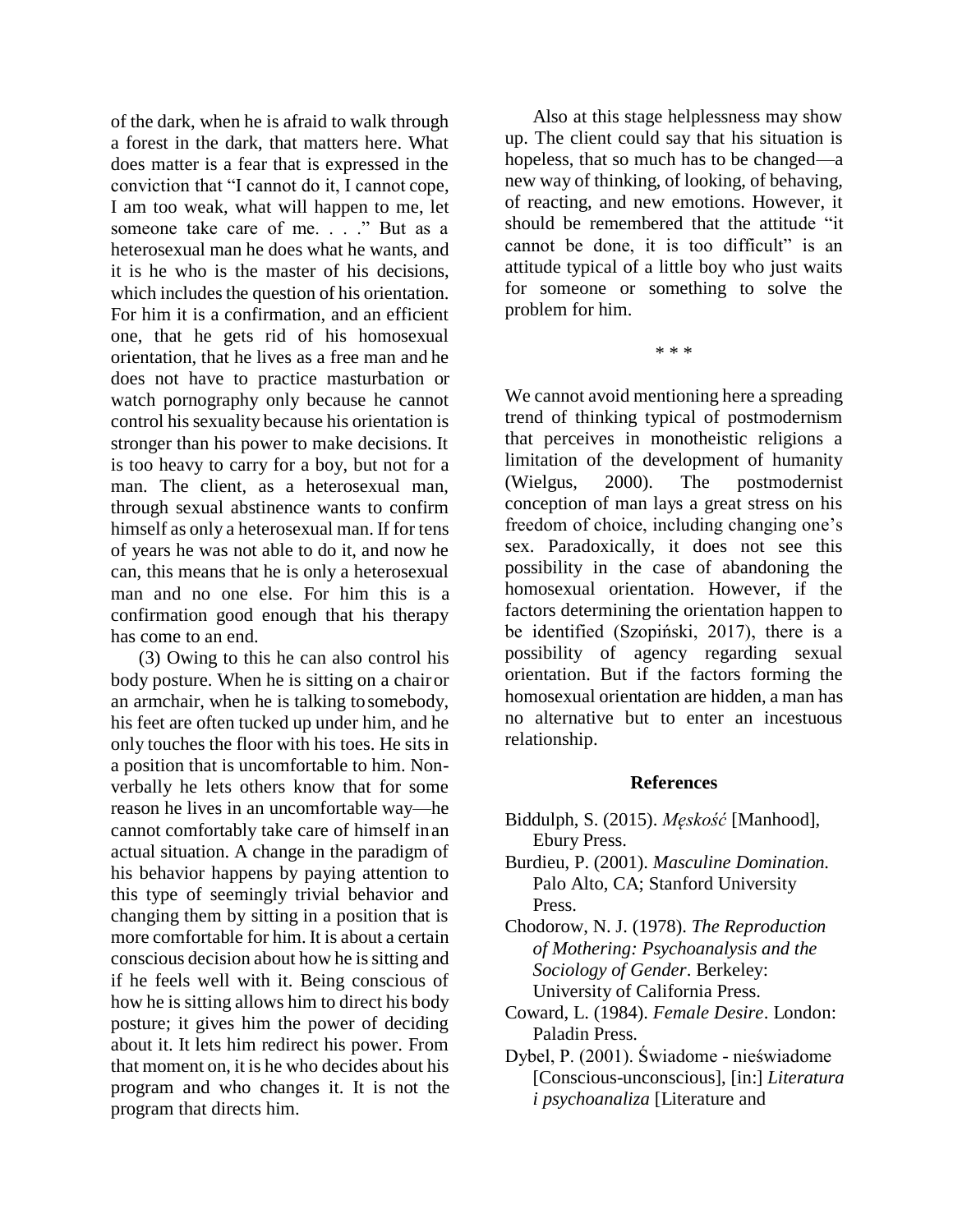psychoanalysis], Dziekanowski Cz. (red.). Zakład Psychoanalizy i Myśli Humanistycznej Publishing, pp. 97–112.

- Dybel, P. (1999). Świat podwojony [Double World], [in:]: *Psychologia literatury*  [Psychology of literature], Dziekanowski Cz. (red.). Zakład Psychoanalizy I Myśli Humanistycznej Publishing, pp. 167– 176.
- Giddens, A. (2012). *Socjologia* [Sociology]. Warszawa: PWN.
- Grygielski, M. (2008). Znaczenie postaw osób dorosłych wobec własnego rozwoju*.* [The importance of attitudes of adults towards their own development]*,*  [in:] A. Bulzak, *Kapitał intelektualny osób aktywnych zawodowo* [Intellectual capital of professionally active people]. WSB Nowy Sącz, s. 101–113.
- Freud, S. (2014). The dissolution of the Oedipus Complex [in:] J. Strachey (red.), *The standard edition of the complete psychological works of Sigmund Freud,*  19, 171–180, (Original work published in 1924), http://www.pepweb.org/index.php
- Huntington, S. P. (2000). *Zderzenie cywilizacji i nowy kształt ładu światowego* [The clash of the civilisations]. Warszawa: Wydawnictwo Literackie Muza.
- Kosztolanyi, D. (2011). *Skylark* [Ptaszyna]. New York Reviews Books.
- Kutter, P. (1998). *Modern Psychoanalysis*. Gdańsk: Gdańskie Wydawnictwo Psychologiczne.

Lowental, U. (1988). *Spezielle Problem mit psychosomatisch Gestoerten Patienten*  [Special Problem with Psychosomatically Blown Patients] [in:] P. Kutter, R. Paramo-Ortega, P. Zegermann, *Die psychoanalytische Haltung* [Psychoanalytic Attitude] (pp. 349–373). Verlag Internationale Psychoanalyse München-Wien.

- Mitchell, S. A. (1993). *Hope and Dread in Psychoanalysis.* New York: Basic Books.
- Nicolosi, J. (2009). *Shame and Attachment Loss* [Wstyd i utrata przywiązania], Warszawa: Wydawnictwo Mateusza.
- Rębacz, M. (2001). Gombrowicz's primary objects, [in:] Cz. Dziekanowski, *Literatura i psychoanaliza* [Literature and Psychoanalysis], Białystok 2001, Zakład Psychoanalizy i Myśli Humanistycznej, pp. 48–54.
- Szopiński, J. (2016). Family determinants of homosexuality*. Journal of Human Sexuality, 8*, 38–60.
- Szopiński, J. (2017). *Więź rodziców a kreatywność dzieci* [Family Bond and Creativity of Children]. Warszawa: CeDeWu.
- Von Balint, A. (1982). Liebe zur Mutter und Mutterliebe [Love for mother and mother love] [in:] P. Kutter, *Psychologie der Zwischenmenschlichen Beziehungen*  [Psychology of Interpersonal Relations] (pp. 43–63), Darmstat: Wissenschaftlische Buchgesellschaft.
- Tyrmand, L. (1980). *Dziennik 1954*  [Notebook 1954]*.* London: Puls Publications.
- Young, J. E., & Klosko, J. S. (2012). *Reinventing Your Life. The Breakthrough Program to End Negative Behavior . . . and Feel Great Again* [Program zmiany sposobu życia]*,* Zielone Drzewo Publishing. Instytut Psychologii Zdrowia PTP, Warszawa.
- Wargacki, S. A. (2006). Rytuały inicjacyjne na Wyspie Menstruujących Mężcz*yzn*  [Initial Rituals on the Menstruating Men's Island] [in:] M. Filipiak, M. Rajewski (red.), *Rytuał. Przeszłość i teraźniejszość* [Ritual. Future and Presence], Wydawnictwo UMCS, Lublin.
- Wexler, D. B. (2008). *On ma depresję* [Is He Depressed Or What?]. Gdańsk: Abwero Publishing.